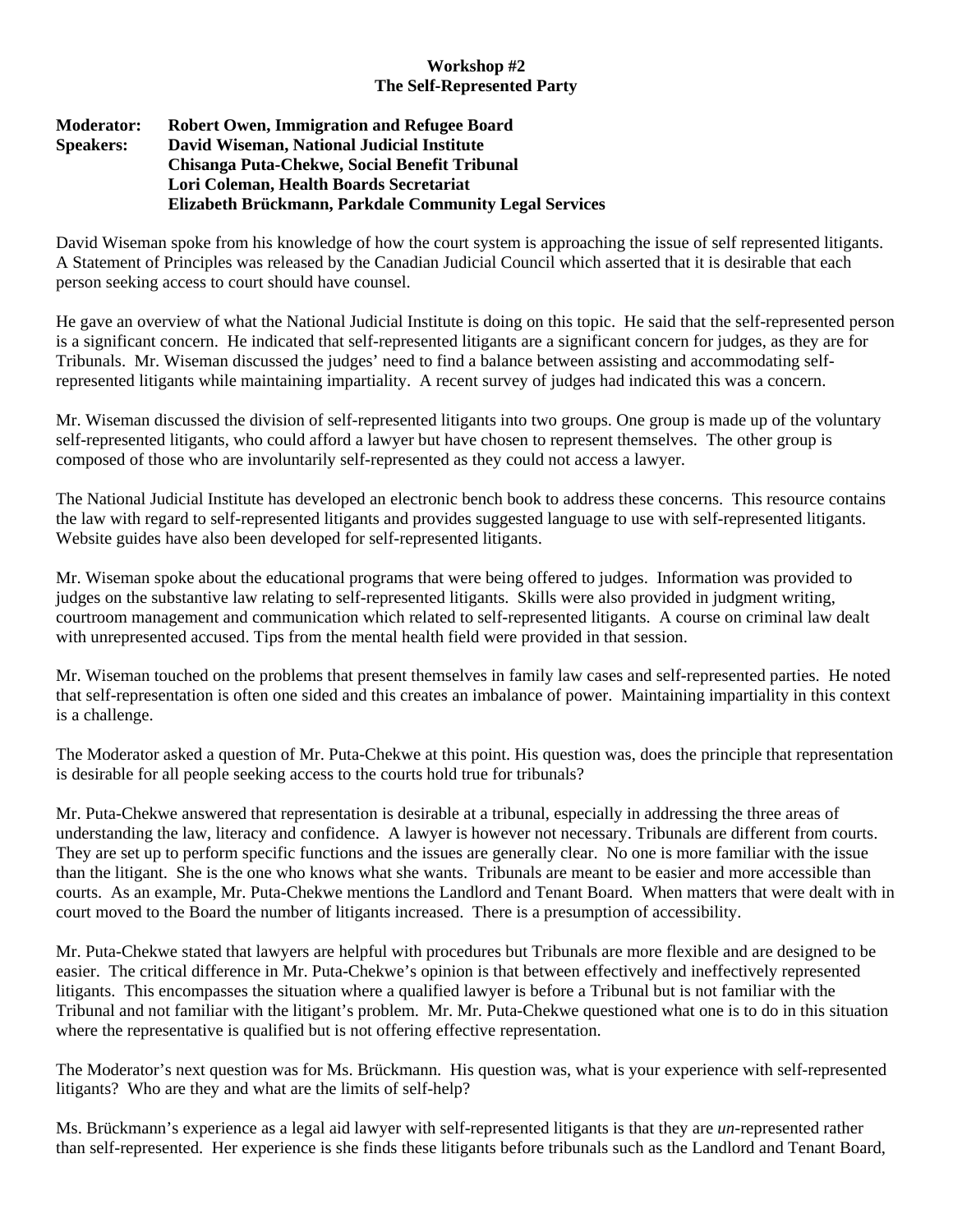the Social Benefit Tribunal, the Human Rights Tribunal and the Workplace Safety and Insurance Appeals Tribunal. These tribunals are engaging with the litigant's most basic human needs and rights and their decisions will affect the individual's life in a fundamental way.

In her experience, un-represented litigants are more likely to be poor, to be people of colour, to have a disability, to have mental health problems, to be women, to be elderly and to be new to Canada. They are often dealing with more than one barrier. Their other characteristic is that they are used to being treated as second-class citizens, not taken seriously and they do not expect to be understood.

Ms. Brückmann described what legal aid can do to help. Many people are turned away due to a lack of resources. Funding for legal aid has remained stagnant while demand and the number of un-represented litigants has increased. As a legal aid lawyer at her clinic, she tries to help those who end up as un-represented litigants. They provide self-help kits and guides. They provide people to talk to who have gone though the experience themselves in order to boost the litigant's confidence so that they feel they can approach a tribunal. At the clinic they speak to the un-represented litigants about their fear and frustration. They provide coaching sessions, role-playing, workshops and reviews of presentations. These individuals are also told that they may need an interpreter and they are informed of the cultural norms that are expected at a tribunal. Ms. Brückmann promotes a critical approach at her clinic. Litigants are told that they should not expect it to be easy.

Ms. Brückmann described what she thinks are the limits of self-help. She said that it is just not the same as being represented and it is not an acceptable alternative. There are many people who should not be expected to represent themselves given the many barriers they face and they cannot be expected to navigate the system alone. She notes that Tribunals are trying to make the system easier and she suggests that a more meaningful approach would be to record that the increasing number of un-represented litigants is unacceptable. Tribunals should be advocating that no one is forced to be an unrepresented litigant.

The Moderator's next question was for Lori Coleman. His question was, what do you do to level the playing field for self-represented litigants? How far can you go without becoming an advocate?

Ms. Coleman responded by discussing the important role of tribunal staff in providing helpful and reliable information to litigants. She discussed the importance of continuing staff training to ensure that staff, especially those very familiar with their legislation, do not cross the line into providing legal advice. Staff also needs to remember that the tribunal experience is unique to the litigant, though it may appear routine to tribunal personnel. Ms. Coleman suggests that tribunals should provide scripts to staff for common questions. This way, messages sent to self-represented litigants will be clear and consistent. Staff should be encouraged to attend hearings as it will give them a context for their work and they will see a self-represented litigant try to deliver his or her case.

Ms. Coleman also discussed the importance of the tribunal website. She suggested using it for videos where mock hearings could be shown and that information could be provided in several languages. She also described a project with Pro Bono Students Canada that is aimed at making the tribunal process more accessible and will be providing information to self-represented litigants. She reiterated that no tribunal wants its self-represented litigants to withdraw because the process is too complicated. Staff need to help these litigants without crossing the line by providing legal advice.

The Moderator's next question was for Mr. Puta-Chekwe. He asked, given that legal proceedings are formal, how do we make procedure less intimidating and how do we put a party at ease without crossing the line?

Mr. Puta-Chekwe explained that the process starts when the litigant begins thinking of applying to a tribunal. He described a pamphlet used by his Board that explains to litigants in plain language what they should do and what the process will be like. Once they apply, the litigant is then assigned to a particular staff member. It is at this stage that there is the greatest danger that the line between providing information and providing legal advice will be crossed. This is also when alternative resolution options should be brought to the appellant's attention. Mr. Puta-Chekwe explained that 28% of the files at his Board had been resolved through an early resolution process.

The setting of the Tribunal also plays a role in putting litigants at ease. Mr. Puta-Chekwe described changes made in the reception area that made it easier for litigants to sit in groups with their friends and supporters. He also reminded us that an adjudicator can explain the procedure in plain language at the beginning of the proceedings to put the litigants at ease.